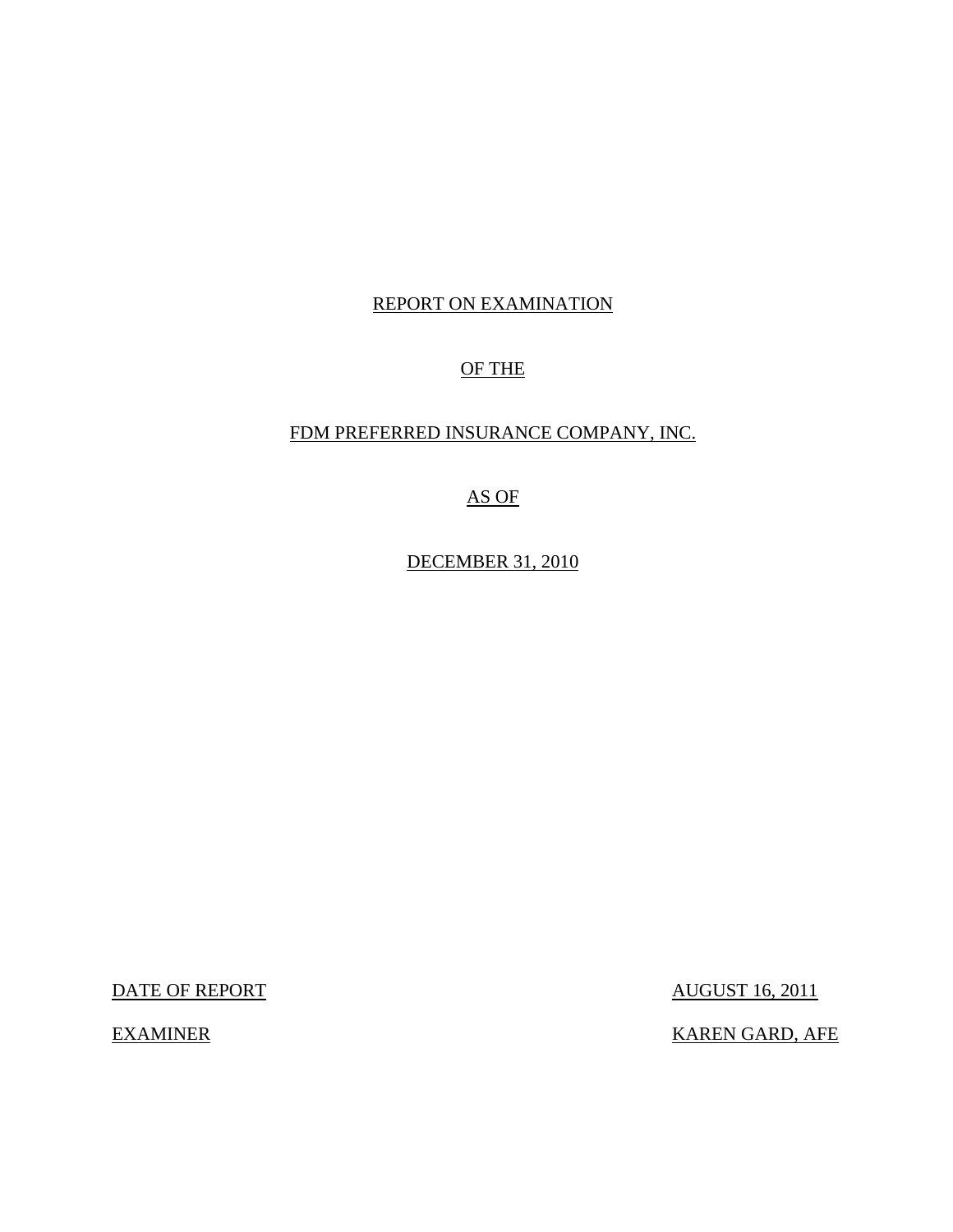# TABLE OF CONTENTS

### ITEM NO. PAGE NO.

| 1. | Scope of examination                                                                                                            | 2                                  |
|----|---------------------------------------------------------------------------------------------------------------------------------|------------------------------------|
| 2. | <b>Description of Company</b>                                                                                                   | 3                                  |
|    | A. Management<br>B. Territory and plan of operation<br>C. Reinsurance<br>D. Affiliated group<br>E. Significant operating ratios | 3<br>5<br>5<br>$\overline{7}$<br>8 |
| 3. | <b>Financial statements</b>                                                                                                     | 9                                  |
|    | A. Balance sheet<br>B. Statement of income                                                                                      | 9<br>11                            |
| 4. | Losses and loss adjustment expenses                                                                                             | 12                                 |
| 5. | Compliance with report on organization                                                                                          | 12                                 |
| 6. | Summary of comments and recommendations                                                                                         | 12                                 |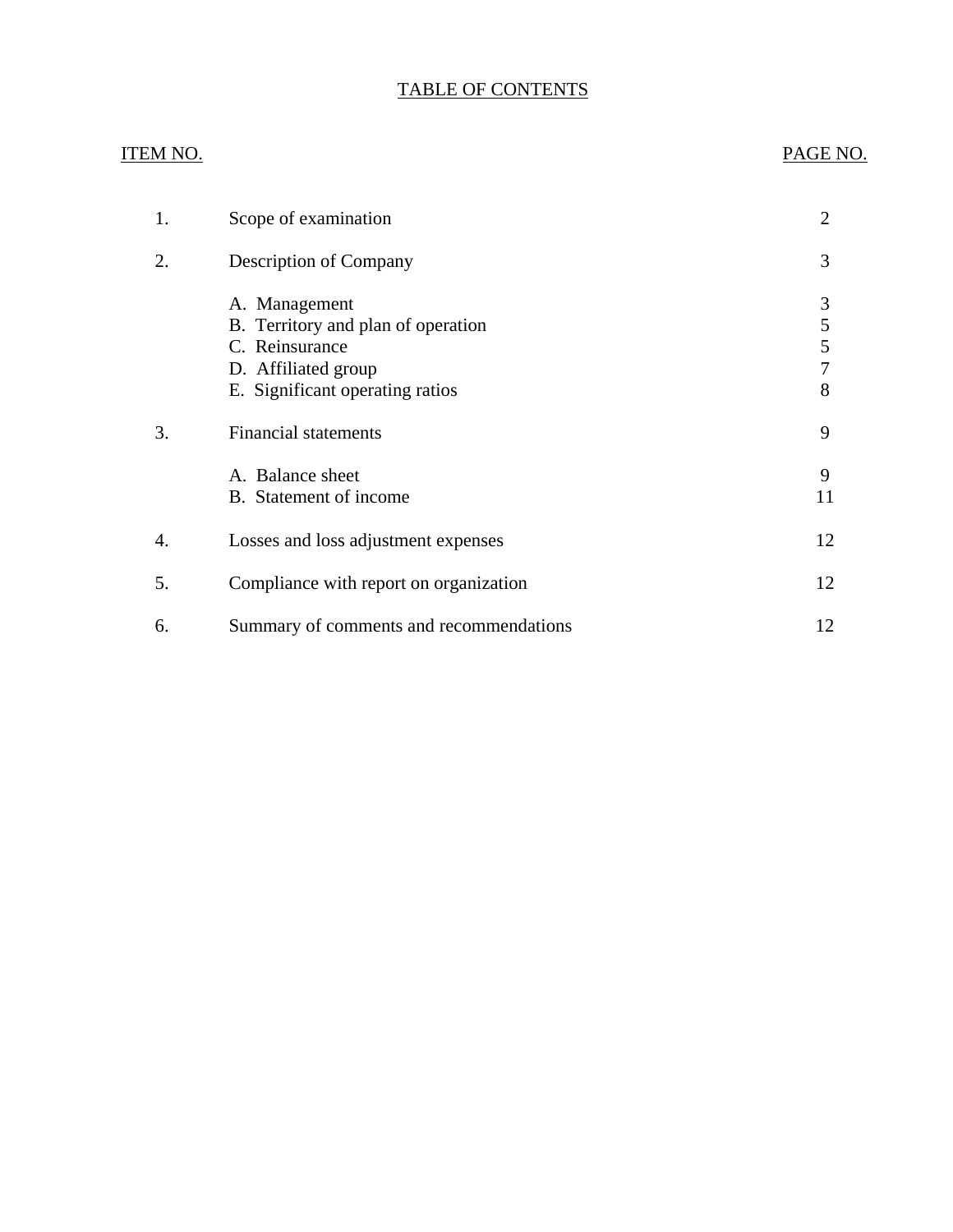

# NEW YORK STATE DEPARTMENT *of*  FINANCIAL SERVICES

Andrew M. Cuomo Benjamin M. Lawsky Superintendent

August 16, 2011

Honorable Benjamin M. Lawsky Superintendent of Financial Services Albany, New York 12257

Sir:

Pursuant to the requirements of the New York Insurance Law, and in compliance with the instructions contained in Appointment Number 30637 dated January 7, 2011, attached hereto, I have made an examination into the condition and affairs of FDM Preferred Insurance Company, Inc. as of December 31, 2010, and submit the following report thereon.

Wherever the designation "the Company" appears herein without qualification, it should be understood to indicate FDM Preferred Insurance Company, Inc.

Wherever the term "Department" appears herein without qualification, it should be understood to mean the New York Department of Financial Services.

The examination was conducted at the Company's home office located at 777 Chestnut Ridge Road, Chestnut Ridge, New York 10977.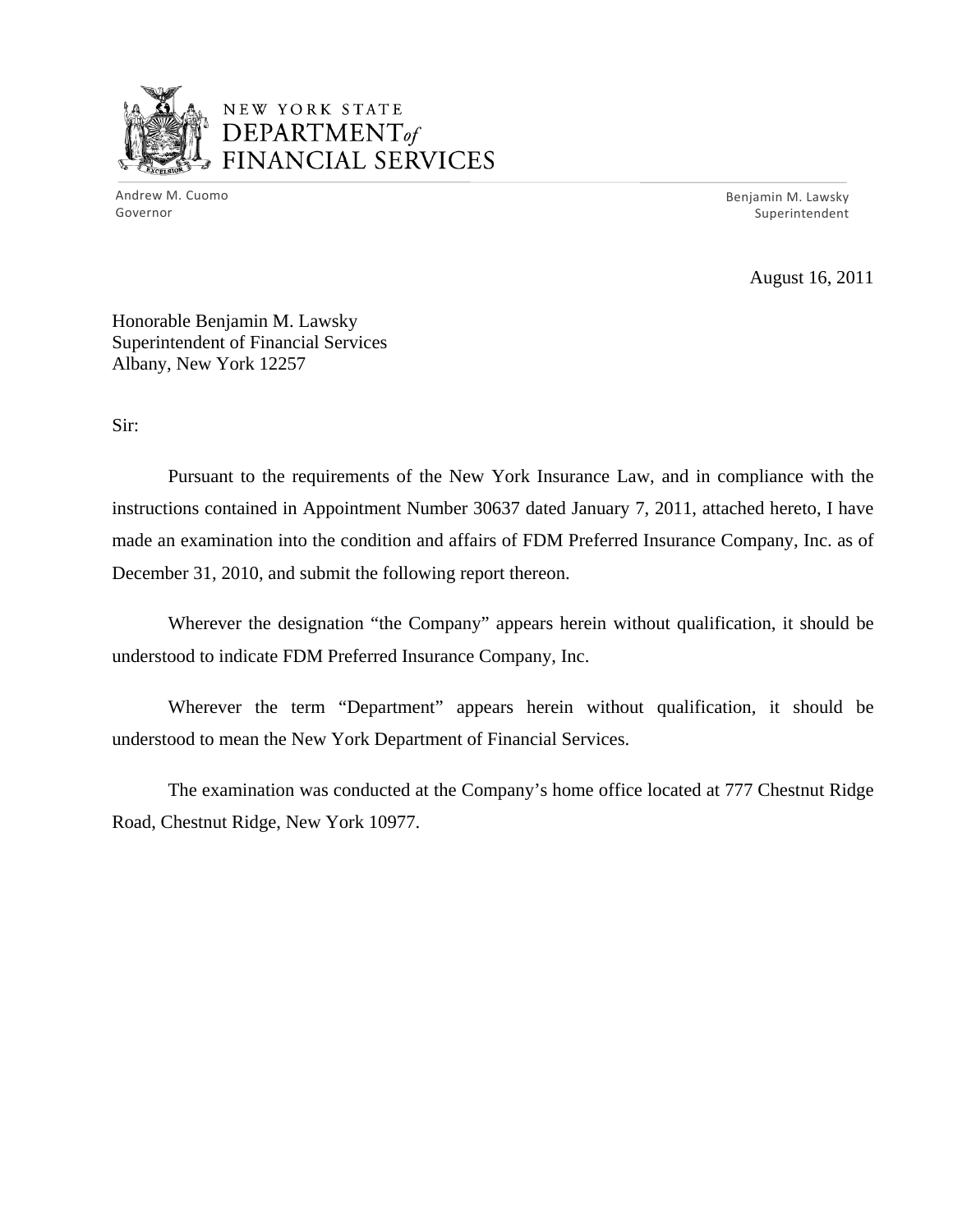#### 1. SCOPE OF EXAMINATION

<span id="page-3-0"></span>The Department has performed a single-state examination of FDM Preferred Insurance Company, Inc. This is the first financial examination of the Company after the report on organization, which was conducted as of February 9, 2009. This examination covered the period from February 10, 2009 through December 31, 2010. Transactions occurring subsequent to this period were reviewed where deemed appropriate by the examiner.

This examination was conducted in accordance with the National Association of Insurance Commissioners ("NAIC") Financial Condition Examiners Handbook ("Handbook"), which requires that we plan and perform the examination to evaluate the financial condition and identify prospective risks of the Company by obtaining information about the Company including corporate governance, identifying and assessing inherent risks within the Company and evaluating system controls and procedures used to mitigate those risks. An examination also includes assessing the principles used and significant estimates made by management, as well as evaluating the overall financial statement presentation, management's compliance with Statutory Accounting Principles and annual statement instructions when applicable to domestic state regulations.

All accounts and activities of the Company were considered in accordance with the riskfocused examination process. This examination also included a review and evaluation of the Company's own control environment assessment. The examiners also relied upon audit work performed by the Company's independent public accountants when appropriate.

This examination report includes a summary of significant findings for the following items as called for in the Handbook:

> Significant subsequent events Company history Corporate records Management and control Fidelity bonds and other insurance Territory and plan of operation Growth of Company Loss experience Reinsurance Accounts and records Statutory deposits Financial statements Summary of recommendations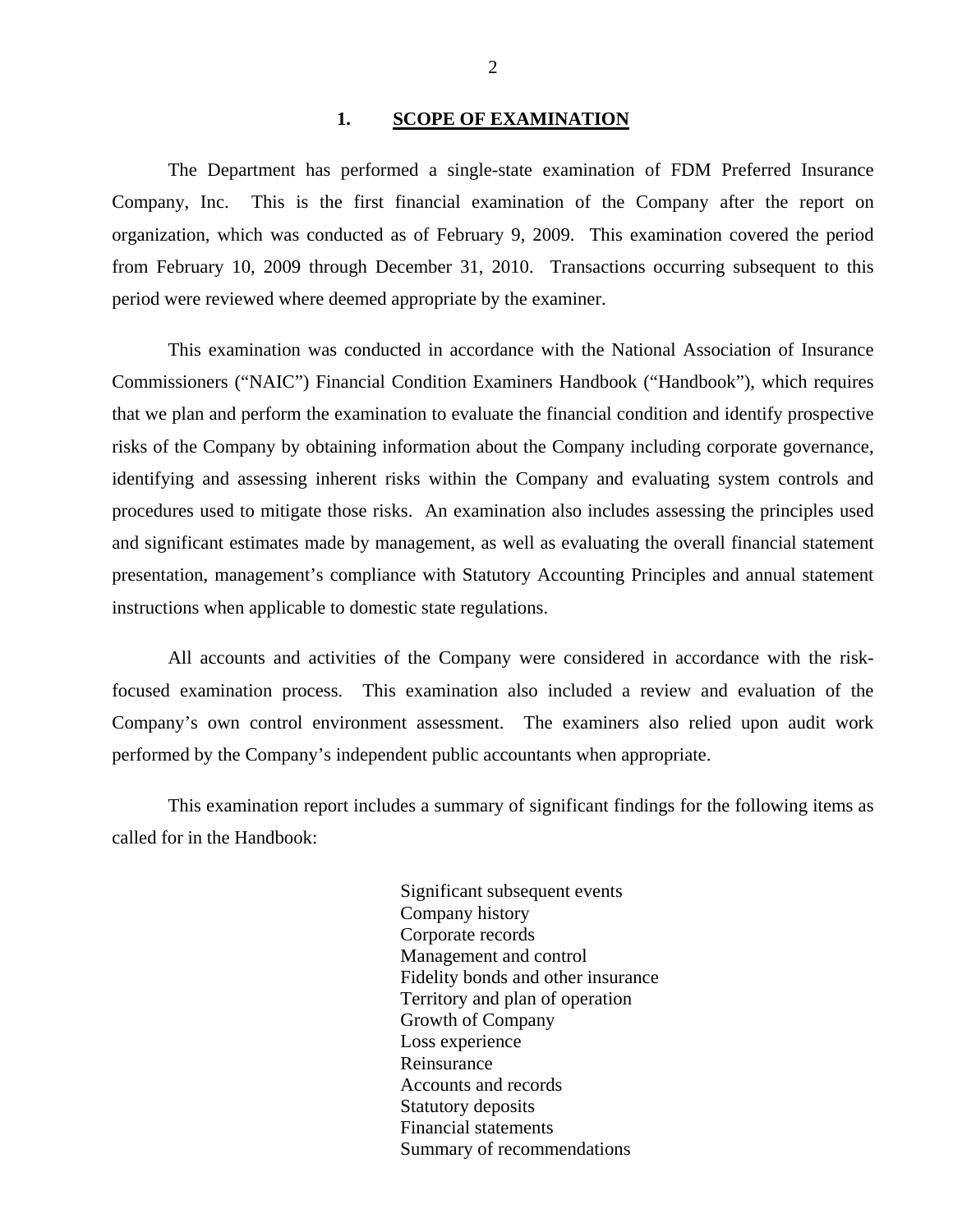<span id="page-4-0"></span>This report on examination is confined to financial statements and comments on those matters that involve departures from laws, regulations or rules, or that are deemed to require explanation or description.

#### **2. DESCRIPTION OF COMPANY**

FDM Preferred Insurance Company, Inc. is a not-for-profit stock company, which writes workers' compensation insurance and employer's liability insurance, primarily for volunteer firefighters, in New York State. It was established by Fire Districts of New York Mutual Insurance Company, Inc. ("FDM") as a discounted company for policyholders who exhibited better than average loss ratios and exposures to losses. The Company received a determination from the State of New York Department of Taxation and Finance that it is entitled to the exemption provided in Section 1512(a)(1) of the New York State Tax Law.

The Company was incorporated under the laws of the State of New York on December 21, 2007. It became licensed on March 16, 2009 and commenced business on the same date.

At December 31, 2010, capital paid in was \$600,000 consisting of 60,000 shares of \$10 par value per share common stock. Gross paid-in and contributed surplus was \$670,020 and has not changed during the examination period.

A. Management

Pursuant to the Company's charter and by-laws, management of the Company is vested in a board of directors consisting of not less than thirteen members. The board meets four times during each calendar year. At December 31, 2010, the board of directors was comprised of the following thirteen members:

Poughkeepsie, NY

Oceanside, NY

Bayport, NY

Name and Residence Principal Business Affiliation Joseph L. Cruger Roosevelt Fire District, Dutchess County Craig P. DeBaun Oceanside Fire District

Michael H. Geoghan Bayport Fire District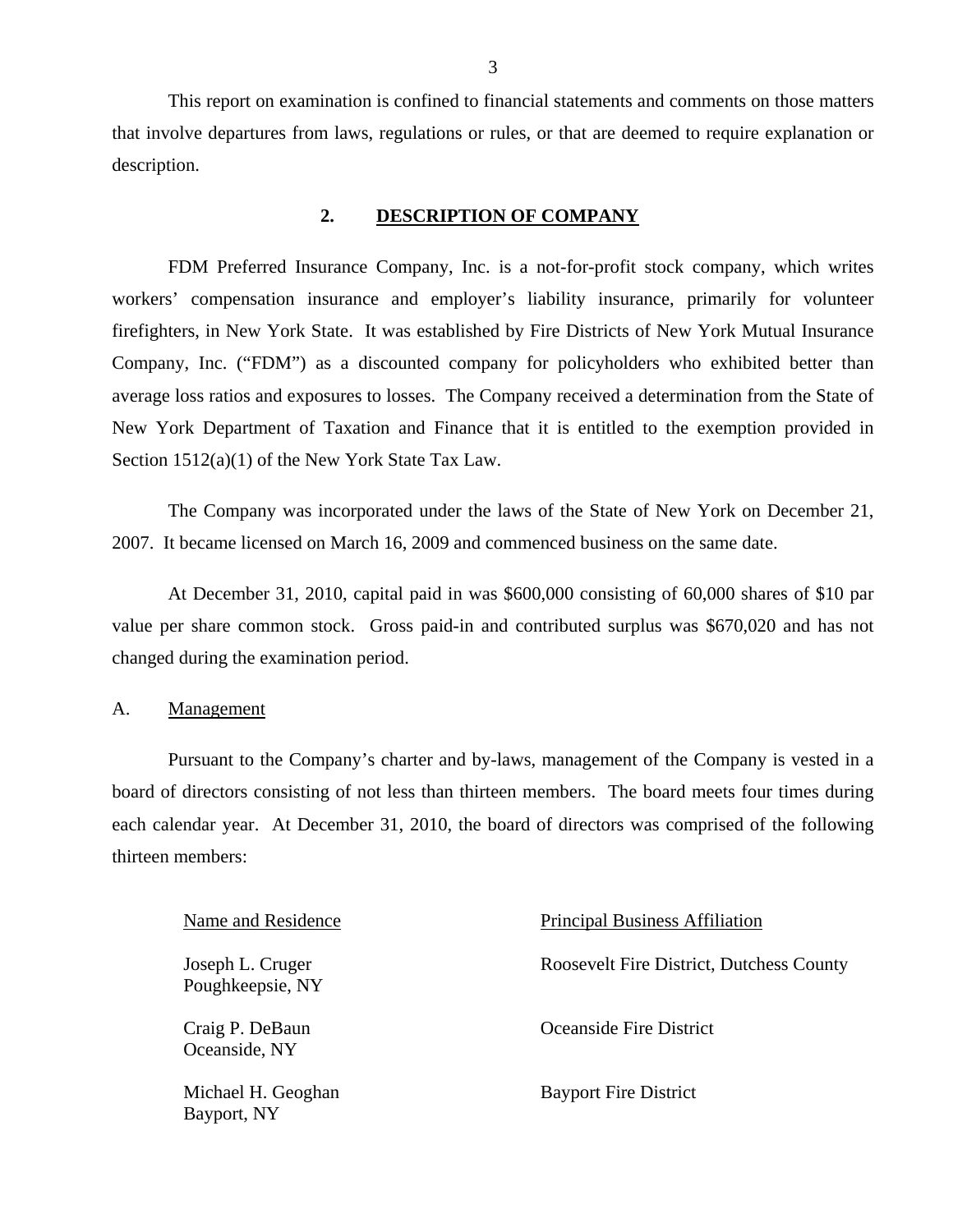| Name and Residence                           | <b>Principal Business Affiliation</b>      |
|----------------------------------------------|--------------------------------------------|
| D. Donald Greene<br>Newburgh, NY             | <b>Cronomer Valley Fire District</b>       |
| Thomas E. Herlihy, Jr.<br>Apulia Station, NY | <b>Fabius Fire District</b>                |
| Kenneth Hoffarth<br>Valhalla, NY             | <b>Valhalla Fire District</b>              |
| John LoScalzo<br>Huntington, NY              | Eaton's Neck Fire District                 |
| James J. McCormick<br>East Northport, NY     | Retired                                    |
| Daniel F. McNeil, III<br>Cortland, NY        | President,<br>McNeil and Company           |
| Frank A. Nocerino<br>North Massapequa, NY    | North Massapequa Fire District             |
| George J. Paul<br>West Seneca, NY            | West Seneca Fire District #3               |
| <b>Lawrence Pierce</b><br>Mendon, NY         | <b>Mendon Fire District</b>                |
| Michael L. White<br>Clay, NY                 | Insurance Marketing,<br>McNeil and Company |

A review of the minutes of the board of directors' meetings held during the examination period indicated that the meetings were generally well attended and each board member has an acceptable record of attendance.

As of December 31, 2010, the principal officers of the Company were as follows:

Name

Daniel F. McNeil III Lanny D. Strain\*

Frank A. Nocerino Michael H. Geoghan Kenneth E. Hoffarth

**Title** 

President Chief Operating Officer and Executive Vice President Vice President Treasurer Secretary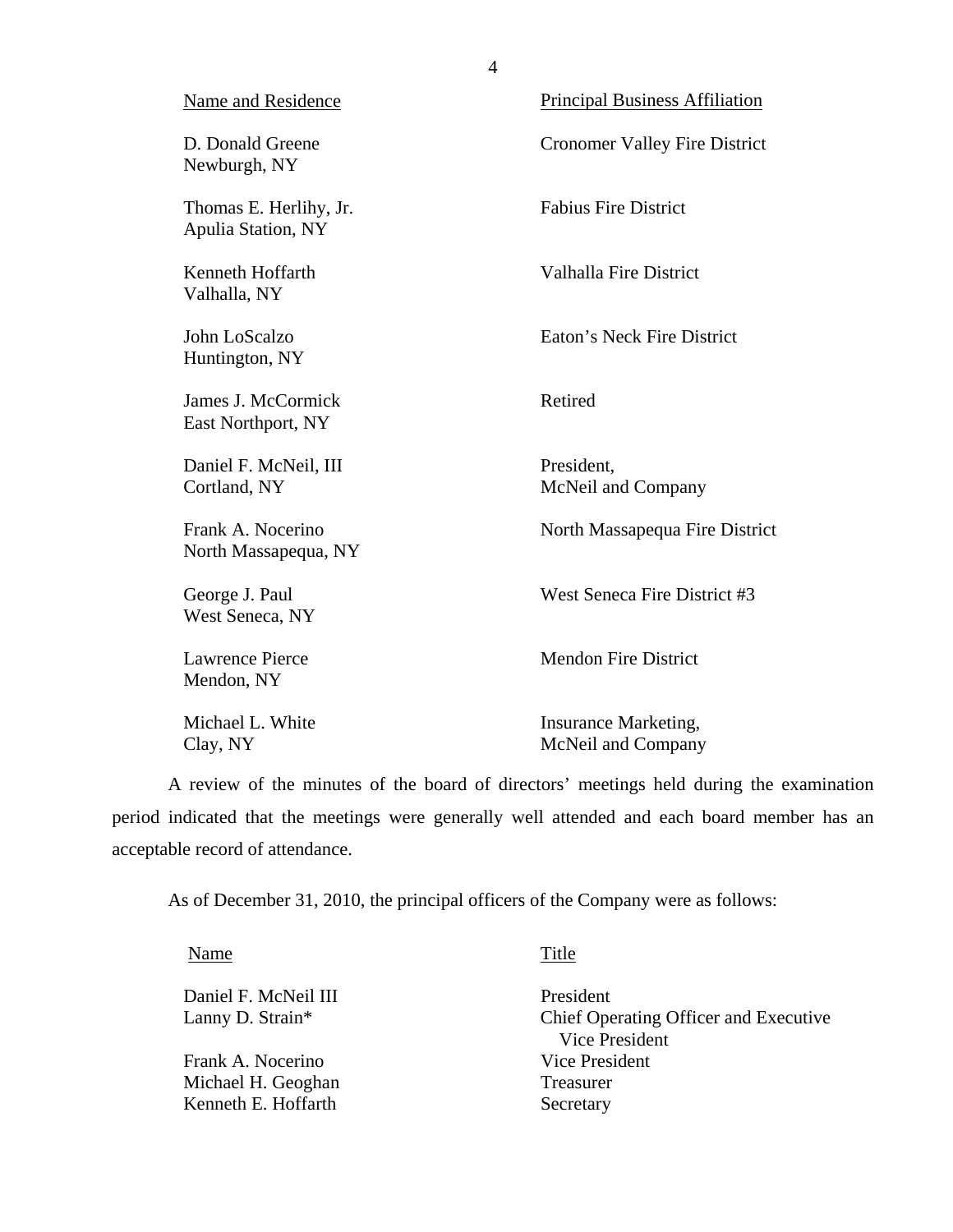\*Effective June 1, 2011, Mr. Strain resigned; the position is currently vacant.

#### B. Territory and Plan of Operation

As of December 31, 2010, the Company was licensed to write business in New York only. The license covers workers' compensation and employers' liability insurance as defined in paragraph 15 of Section 1113(a) of the New York Insurance Law, including volunteer firefighters' benefit insurance provided pursuant to the Volunteer Firefighters' Benefit Law.

Based on the lines of business for which the Company is licensed and the Company's current capital structure, and pursuant to the requirements of Articles 13 and 41 of the New York Insurance Law, the Company is required to maintain a minimum surplus to policyholders in the amount of \$600,000.

The following schedule shows the direct premiums written by the Company in the State of New York for the period under examination:

| Calendar Year | Direct Premiums Written |
|---------------|-------------------------|
| 2009          | \$2,020,005             |
| 2010          | \$5,614,251             |

Given that the New York Compensation Insurance Rating Board sets the rates, FDM, in order to achieve more equitable pricing for its insureds, created a 3-tier pricing format by forming two wholly-owned subsidiaries: the Company and Fire Districts Insurance Company, Inc. ("FDI"). Standard risks are written by FDM, preferred risks are written by the Company, and substandard risks are written by FDI.

The Company is a direct writer and its business is produced through approximately eightyseven agents.

#### C. Reinsurance

Assumed reinsurance accounted for 20% of the Company's gross premium written at December 31, 2010, primarily due to its participation in the pooling agreement discussed below. The Company utilizes reinsurance accounting as defined in Statement of Statutory Accounting Principle ("SSAP") No. 62 for all of its assumed reinsurance business.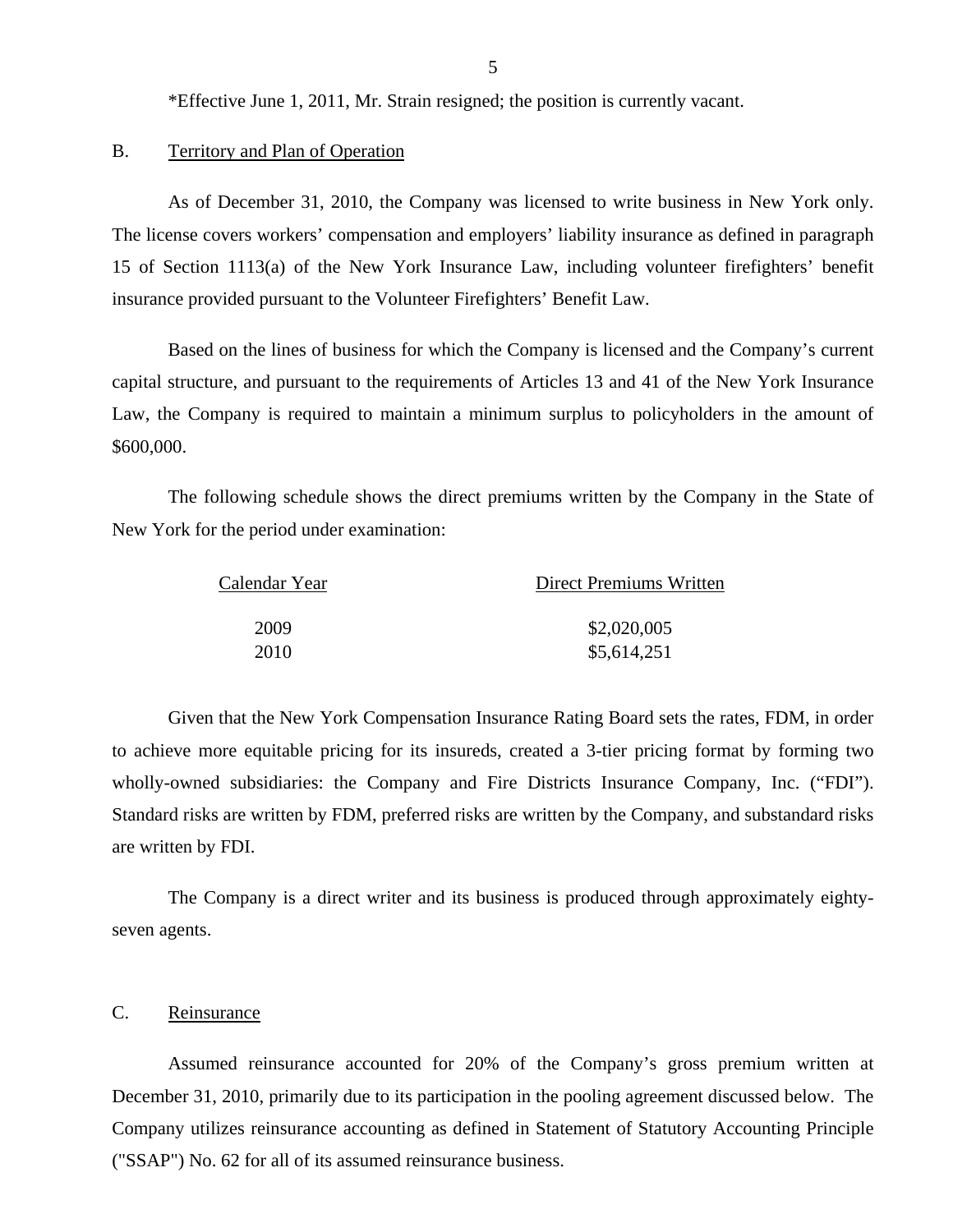Effective April 1, 2009, the Company entered into an Inter-company Pooling Agreement with FDM and FDI. The companies pool all insurance risks and participate therein on a fixed percentage basis, as follows:

| <b>FDM</b>  | 75% |
|-------------|-----|
| <b>FDI</b>  | 15% |
| The Company | 10% |

The Company has structured its ceded reinsurance program as follows:

| Type of treaty                             | Cession                                                                                                                                                                                                                                                                                            |
|--------------------------------------------|----------------------------------------------------------------------------------------------------------------------------------------------------------------------------------------------------------------------------------------------------------------------------------------------------|
| Casualty<br>First layer<br>100% authorized | \$500,000 excess of \$500,000 ultimate net loss, each loss<br>occurrence; further subject to an aggregate limit of<br>\$5,000,000 each agreement year as respects losses arising<br>from an Act of Terrorism.                                                                                      |
| Second layer<br>100% authorized            | $$1,000,000$ excess of $$1,000,000$ ultimate net loss, each<br>loss occurrence; further subject to an aggregate limit of<br>\$1,000,000 each agreement year as respects losses arising<br>from an Act of Terrorism.                                                                                |
| Third layer<br>100% authorized             | \$3,000,000 excess of \$2,000,000 ultimate net loss, each<br>loss occurrence, limit of \$6,000,000 ultimate net loss in the<br>aggregate each agreement year; further subject to an<br>aggregate limit of \$3,000,000 each agreement year as<br>respects losses arising from an Act of Terrorism.  |
| Fourth layer<br>100% authorized            | \$5,000,000 excess of \$5,000,000 ultimate net loss, each<br>loss occurrence, limit of \$10,000,000 ultimate net loss in<br>the aggregate each agreement year; further subject to an<br>aggregate limit of \$5,000,000 each agreement year as<br>respects losses arising from an Act of Terrorism. |
| Fifth layer<br>100% authorized             | \$5,000,000 excess of \$10,000,000 ultimate net loss, each<br>loss occurrence, limit \$10,000,000 ultimate net loss in the<br>aggregate each agreement year; further subject to an<br>aggregate limit of \$5,000,000 each agreement year as<br>respects losses arising from an Act of Terrorism.   |

All significant ceded reinsurance agreements in effect as of the examination date were reviewed and found to contain the required clauses, including an insolvency clause meeting the requirements of Section 1308 of the New York Insurance Law.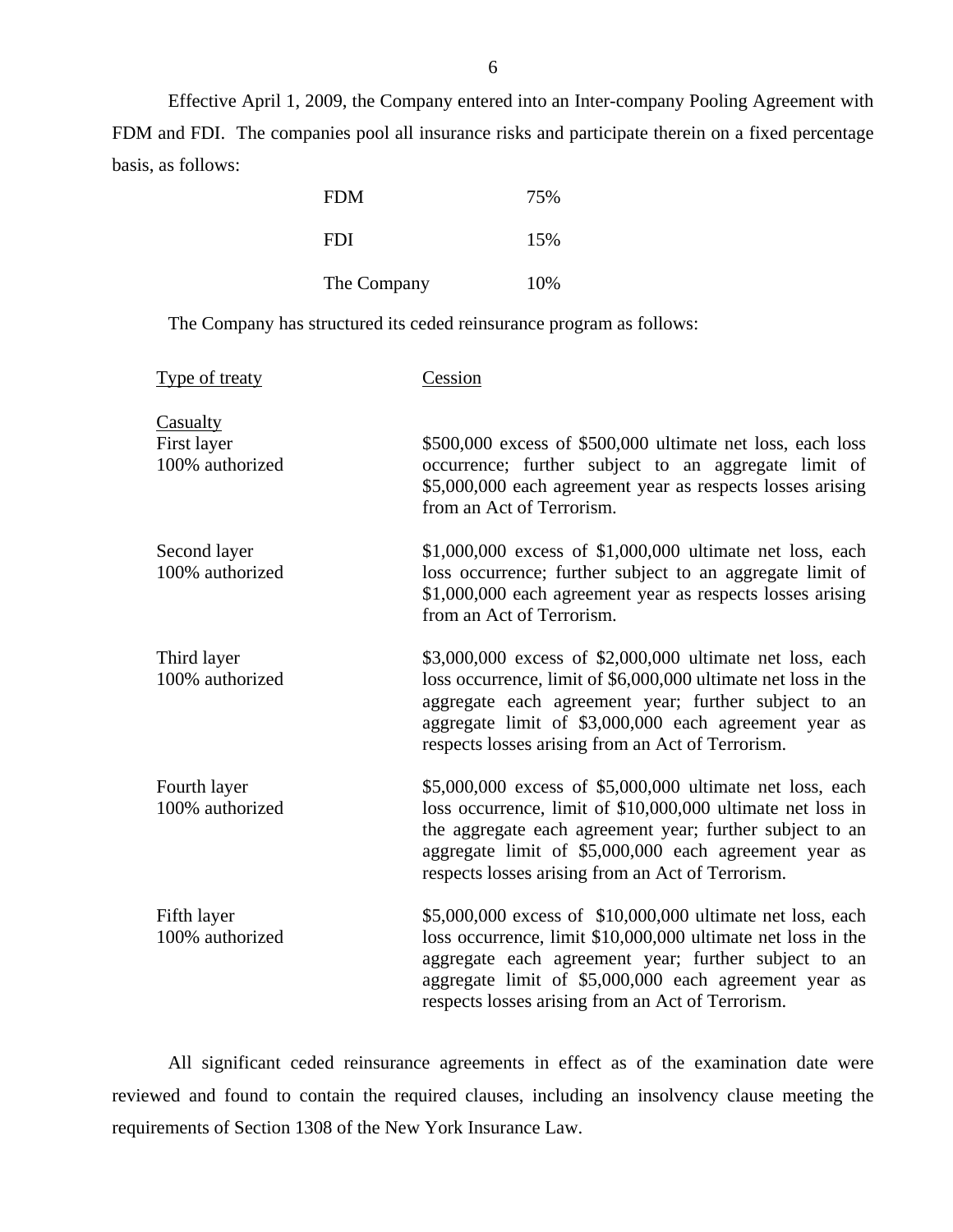<span id="page-8-0"></span>Examination review of the Schedule F data reported by the Company in its filed annual statement was found to accurately reflect its reinsurance transactions. Additionally, management has represented that all material ceded reinsurance agreements transfer both underwriting and timing risk as set forth in NAIC Accounting Practices and Procedures Manual, Statements of Statutory Accounting Principles ("SSAP") No. 62. Representations were supported by appropriate risk transfer analyses and an attestation from the Company's chief executive officer pursuant to the NAIC Annual Statement Instructions. Additionally, examination review indicated that the Company was not a party to any finite reinsurance agreements. All ceded reinsurance agreements were accounted for utilizing reinsurance accounting as set forth in SSAP No. 62.

#### D. Affiliated group

The Company is wholly owned by FDM. Since the ultimate controlling party of the affiliated group is an authorized insurer, it is exempt from the requirements of Article 15 of the New York Insurance Law and Department Regulation 52. The Company is subject to the requirements of Article 16 of the New York Insurance Law; however, it received a waiver for the filing requirements of Department Regulation 53, since all affiliates are insurance companies subject to Articles 3 and 16 of the New York Insurance Law.

The following is a chart of the affiliated group at December 31, 2010:

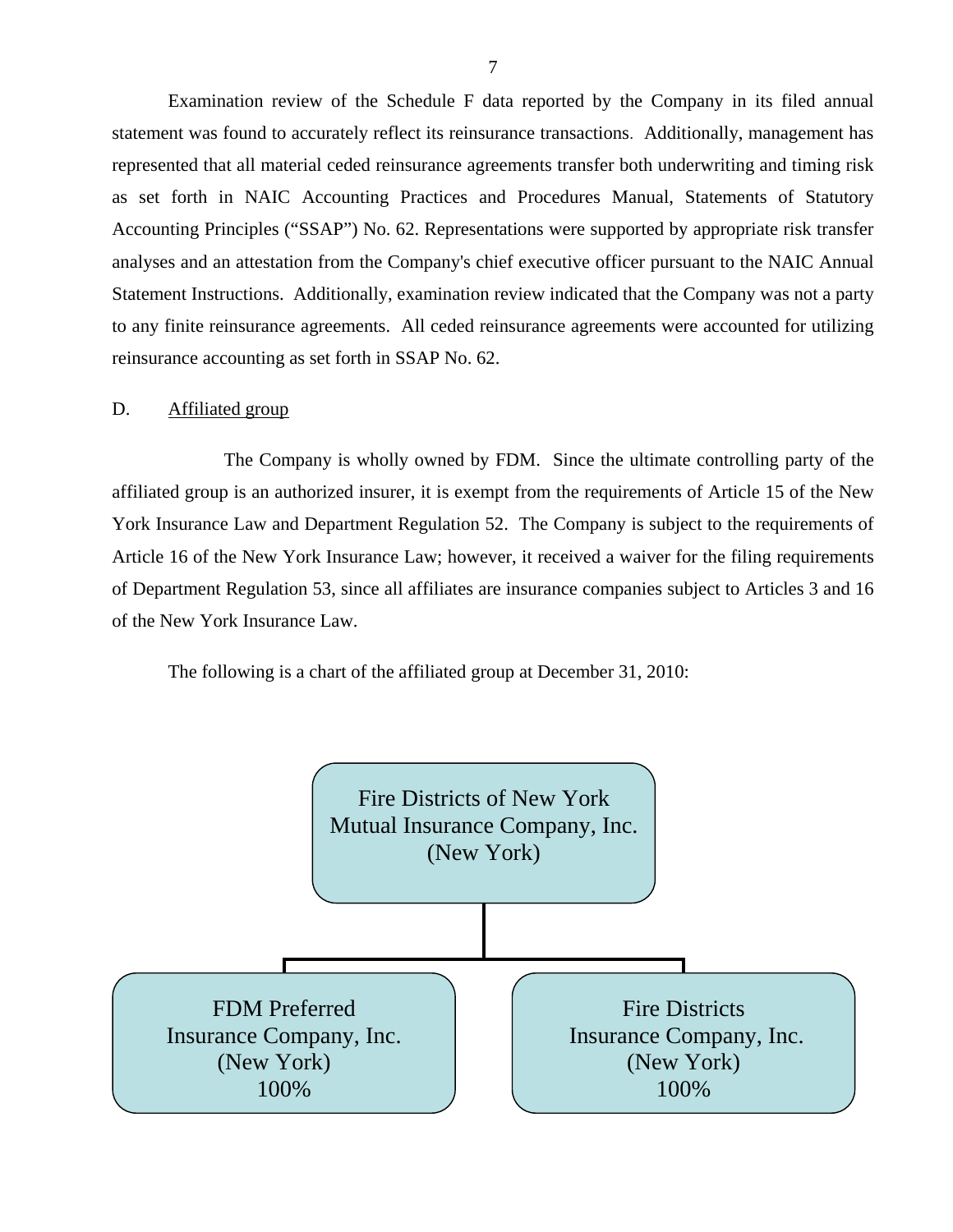In addition to the Inter-company Pooling Agreement with FDM and FDI, the Company was party to the following agreement with the other members of the affiliated group at December 31, 2010:

#### Inter-company Cost Allocation Agreement

Effective January 30, 2009, the Company entered into a service and cost allocation agreement with FDM and FDI, whereby FDM agrees to provide personnel services and to make available its property, equipment and facilities. Pursuant to the agreement, the Company and FDI agree to reimburse FDM in accordance with the requirements of Department Regulation No. 30. This agreement was filed with the Department as part of its license application and was non-disapproved.

#### E. Significant Operating Ratios

The following ratios have been computed as of December 31, 2010, based upon the results of this examination:

| Net premiums written to surplus as regards policyholders                               | 122% |
|----------------------------------------------------------------------------------------|------|
| Liabilities to liquid assets (cash and invested assets less investments in affiliates) | 75%  |
| Premiums in course of collection to surplus as regards policyholders                   | 19%  |

All of the above ratios fall within the benchmark ranges set forth in the Insurance Regulatory Information System of the National Association of Insurance Commissioners.

The underwriting ratios presented below are on an earned/incurred basis and encompass the examination period February 10, 2009 through December 31, 2010:

|                                              | Amounts     | Ratios  |
|----------------------------------------------|-------------|---------|
| Losses and loss adjustment expenses incurred | \$2,044,890 | 86.70%  |
| Other underwriting expenses incurred         | 442,459     | 18.76   |
| Net underwriting loss                        | (128, 899)  | (5.46)  |
| Premiums earned                              | \$2,358,450 | 100.00% |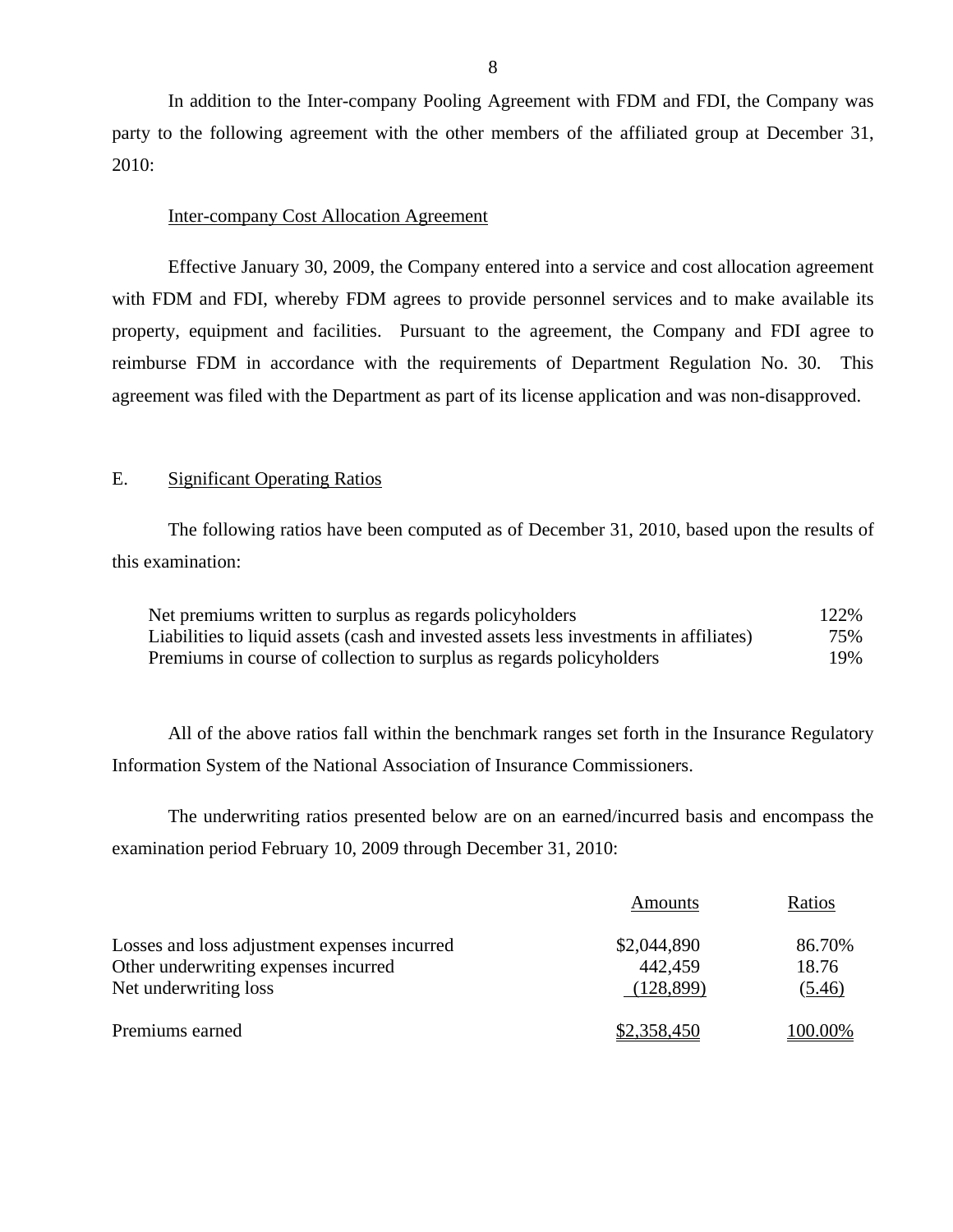# **3. FINANCIAL STATEMENTS**

# A. Balance Sheet

The following shows the assets, liabilities and surplus as regards policyholders as of December 31, 2010 as determined by this examination and as reported by the Company:

| Assets                                               |             | <b>Assets Not</b> |                  | Net Admitted       |  |
|------------------------------------------------------|-------------|-------------------|------------------|--------------------|--|
|                                                      | Assets      |                   | Admitted         | Assets             |  |
| <b>Bonds</b>                                         | \$1,177,001 | \$                | $\mathbf{0}$     | \$1,177,001        |  |
| Cash, cash equivalents and short-term investments    | 2,260,151   |                   |                  | 2,260,151          |  |
| Investment income due and accrued                    | 6,112       |                   |                  | 6,112              |  |
| Uncollected premiums and agents' balances in the     |             |                   |                  |                    |  |
| course of collection                                 | 228,171     |                   |                  | 228,171            |  |
| Deferred premiums, agents' balances and installments |             |                   |                  |                    |  |
| booked but deferred and not yet due                  | 214,263     |                   |                  | 214,263            |  |
| Amounts recoverable from reinsurers                  | 85,605      | \$                | $\left( \right)$ | 85,605             |  |
| Total assets                                         | .971.303    |                   |                  | <u>\$3,971,303</u> |  |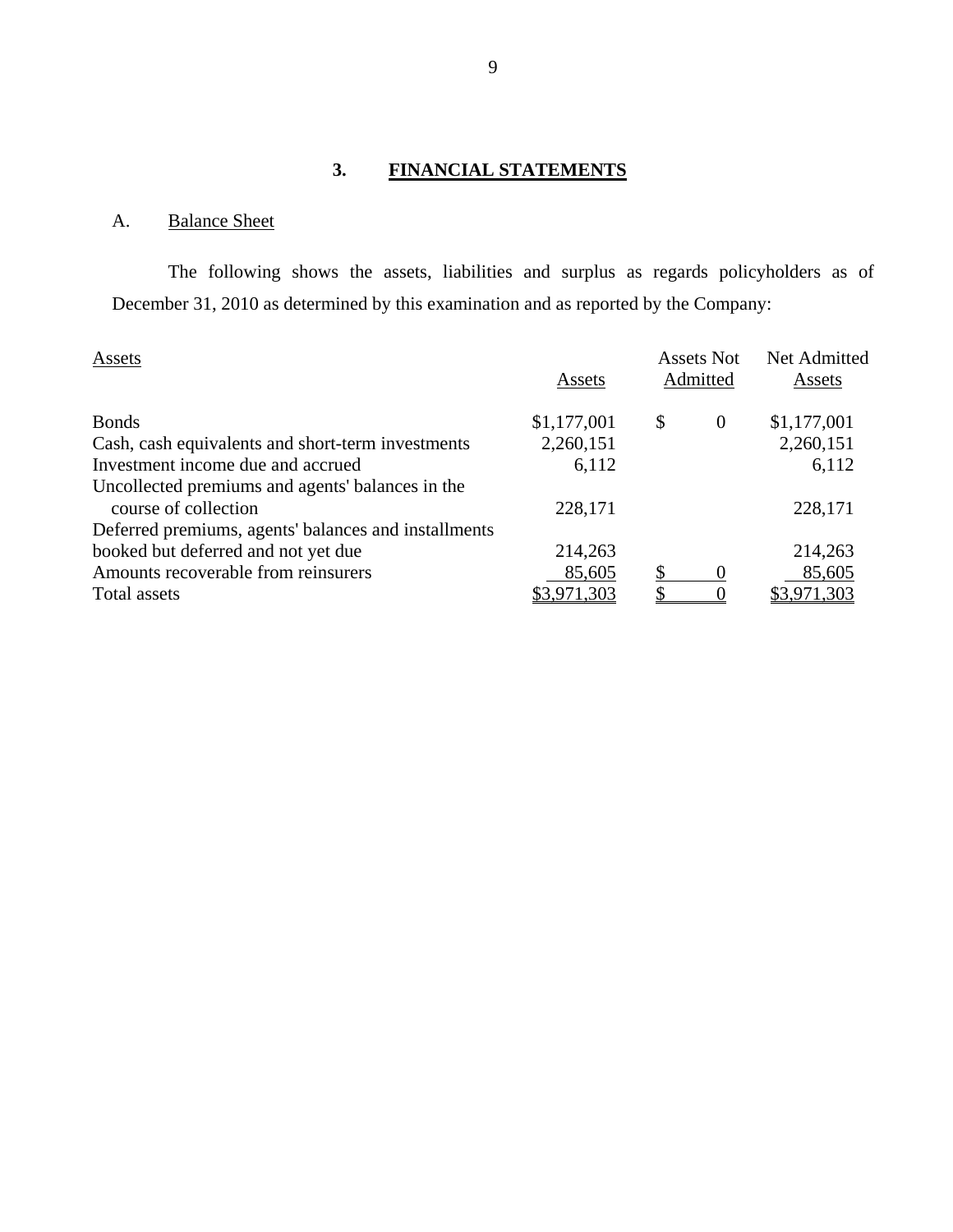# Liabilities, Surplus and Other Funds

| Losses and loss adjustment expenses                             |           | \$1,505,579 |
|-----------------------------------------------------------------|-----------|-------------|
| Reinsurance payable on paid losses and loss adjustment expenses |           | 39,519      |
| Commissions payable, contingent commissions and other similar   |           |             |
| charges                                                         |           | (191,075)   |
| Other expenses (excluding taxes, licenses and fees)             |           | 497         |
| Taxes, licenses and fees (excluding federal and foreign income  |           |             |
| taxes)                                                          |           | 448,396     |
| Unearned premiums                                               |           | 434,471     |
| Advance premium                                                 |           | 184,091     |
| Ceded reinsurance premiums payable (net of ceding commissions)  |           | 269,058     |
| Payable to parent, subsidiaries and affiliates                  |           | 100,870     |
| <b>Total liabilities</b>                                        |           | \$2,791,406 |
| <b>Surplus and Other Funds</b>                                  |           |             |
| Common capital stock                                            | \$600,000 |             |
| Gross paid in and contributed surplus                           | 670,020   |             |
| Unassigned funds (surplus)                                      | (90, 124) |             |
| Surplus as regards policyholders                                |           | 1,179,894   |
| Total liabilities, surplus and other funds                      |           | \$3,971,301 |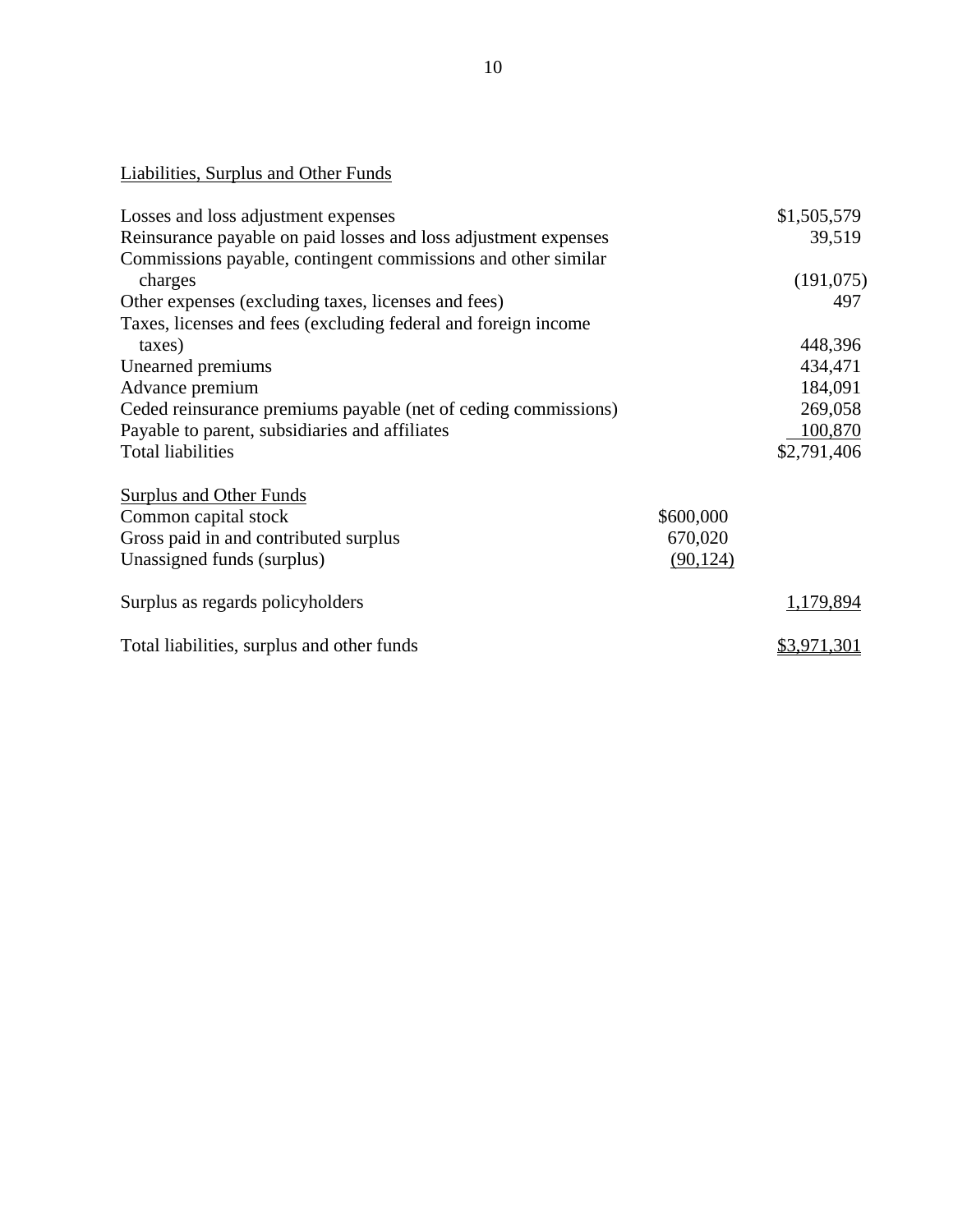# <span id="page-12-0"></span>B. Statement of Income

Surplus as regards policyholders decreased \$90,126 during the examination period February 10, 2009 through December 31, 2010, detailed as follows:

| <b>Underwriting Income</b>                                                                          |                        |                             |
|-----------------------------------------------------------------------------------------------------|------------------------|-----------------------------|
| Premiums earned                                                                                     |                        | \$2,358,450                 |
| Deductions:<br>Losses and loss adjustment expenses incurred<br>Other underwriting expenses incurred | \$2,044,890<br>442,459 |                             |
| Total underwriting deductions                                                                       |                        | 2,487,349                   |
| Net underwriting gain or (loss)                                                                     |                        | \$(128,899)                 |
| <b>Investment Income</b>                                                                            |                        |                             |
| Net investment income earned                                                                        | \$<br>36,105           |                             |
| Net investment gain or (loss)                                                                       |                        | \$<br>36,105                |
| Other Income                                                                                        |                        |                             |
| Net gain or (loss) from agents' or premium balances charged off                                     | \$<br>2,668            |                             |
| Total other income                                                                                  |                        | \$<br>2,668                 |
| Net income before dividends to policyholders and before<br>federal and foreign income taxes         |                        | $\mathbb{S}^-$<br>(90, 126) |
| Net income after dividends to policyholders but before federal<br>and foreign income taxes          |                        | \$ (90,126)                 |
| Net income                                                                                          |                        | $\frac{1}{2}$<br>(90, 126)  |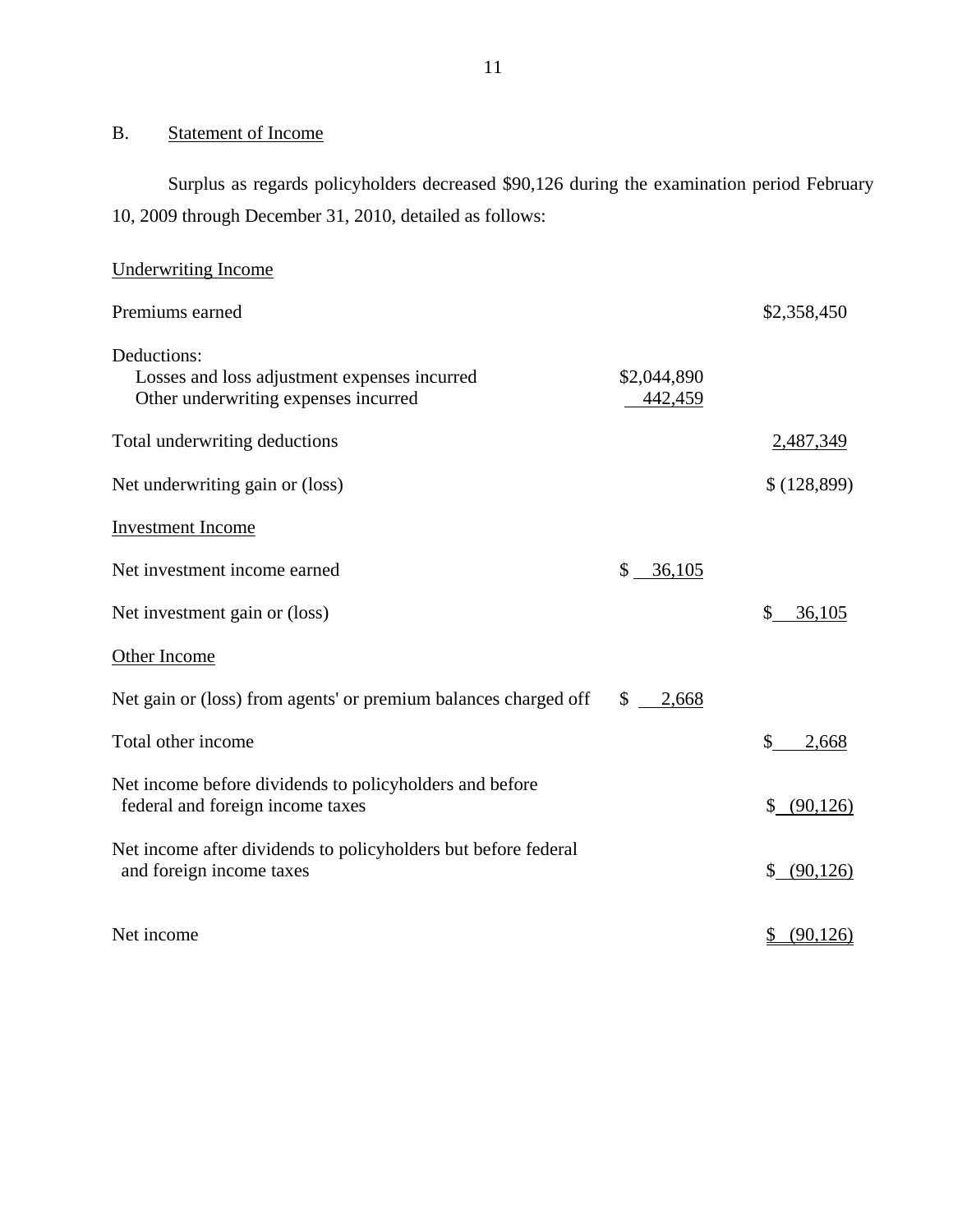| Surplus as regards policyholders per report on<br>organization as of February 9, 2009 |                     |                      | \$1,270,021 |
|---------------------------------------------------------------------------------------|---------------------|----------------------|-------------|
|                                                                                       | Gains in<br>Surplus | Losses in<br>Surplus |             |
| Net income (loss)                                                                     |                     | \$90,125             |             |
| Total gains and losses                                                                |                     | \$90,125             |             |
| Net increase (decrease) in surplus                                                    |                     |                      | (90, 125)   |
| Surplus as regards policyholders per report on<br>examination as of December 31, 2010 |                     |                      | 79.896      |

#### **4. LOSSES AND LOSS ADJUSTMENT EXPENSES**

The examination liability for the captioned items of \$1,505,579 is the same as reported by the Company as of December 31, 2010. The examination analysis was conducted in accordance with generally accepted actuarial principles and practices and was based on statistical information contained in the Company's internal records and in its filed annual statements.

#### **5. COMPLIANCE WITH REPORT ON ORGANIZATION**

The report on organization did not contain any comments or recommendations.

#### **6. SUMMARY OF COMMENTS AND RECOMMENDATIONS**

This report contains no comments or recommendations.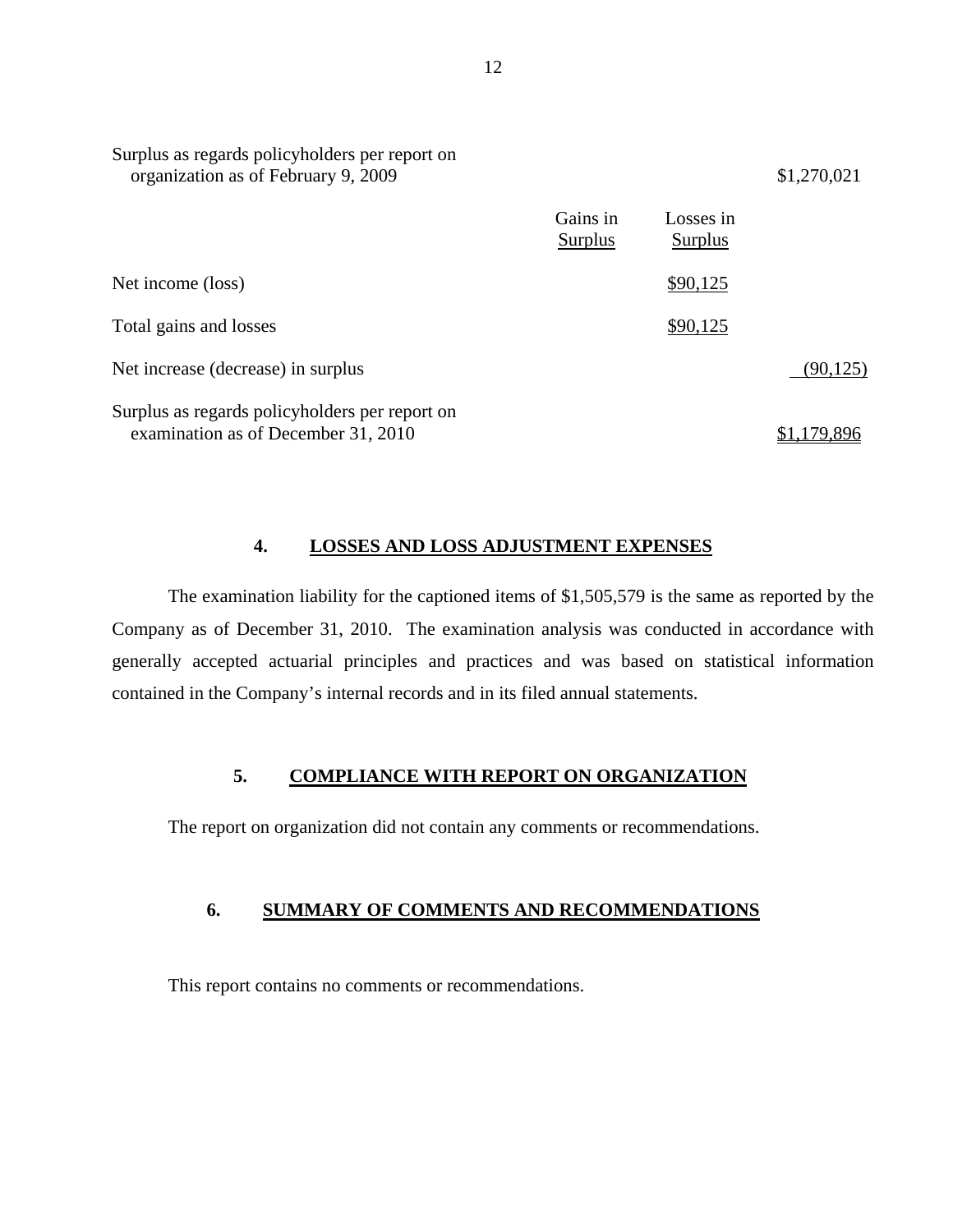Respectfully submitted,

 $\sqrt{s}$ 

 Karen Gard, AFE, Senior Insurance Examiner

STATE OF NEW YORK ) )ss: COUNTY OF NEW YORK )

KAREN GARD, being duly sworn, deposes and says that the foregoing report, subscribed by her, is true to the best of her knowledge and belief.

 $\sqrt{s}$ Karen Gard

Subscribed and sworn to before me

this  $\qquad \qquad$  day of  $\qquad \qquad$  , 2012.